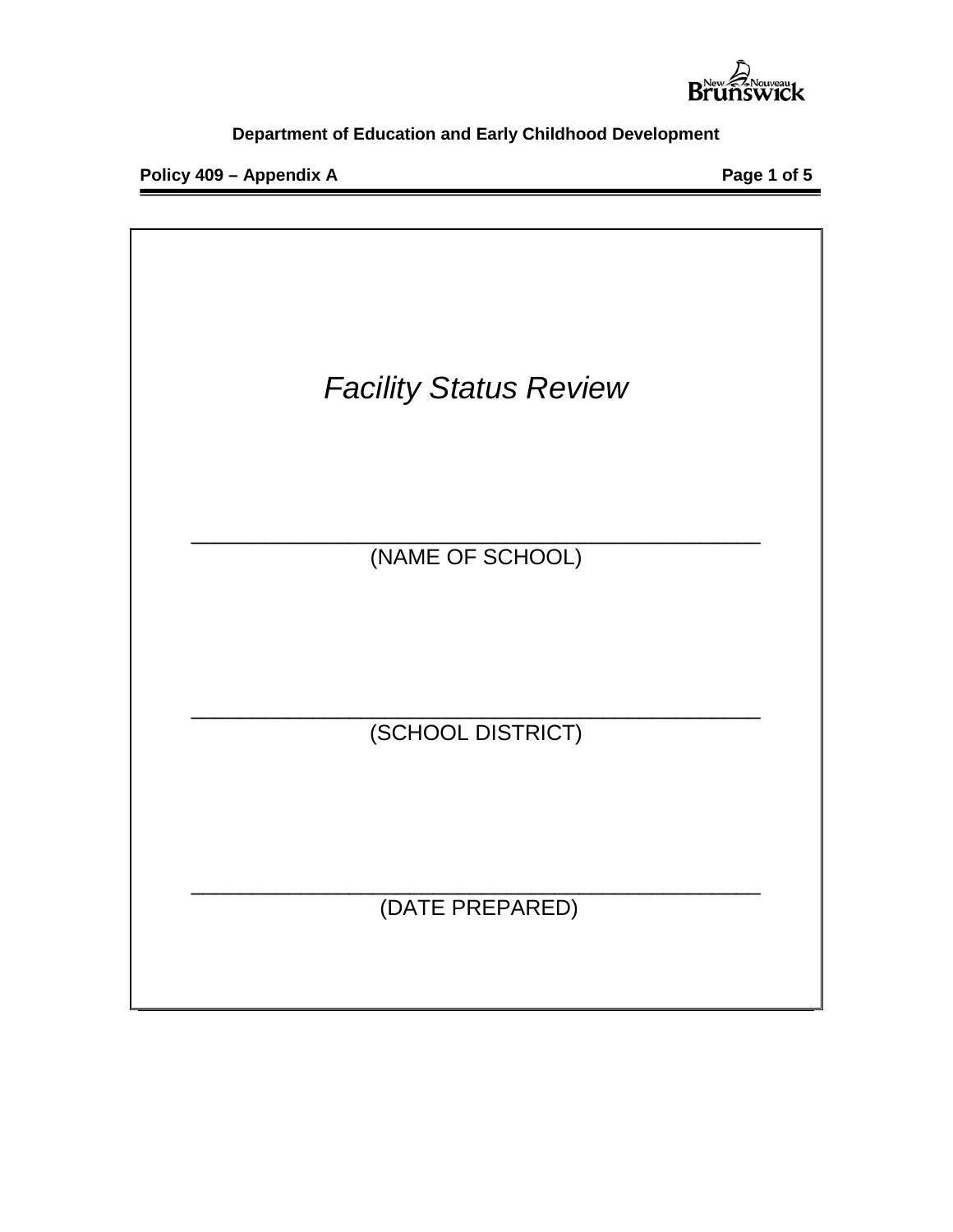

# **Policy 409 – Appendix A Page 2 of 5**

# **1. LOCATION:**

• Full address

(Insert picture of the school)

### **2. OVERVIEW:**

Brief description (5-6 lines) including:

- year school was built
- additions, if any and dates of addition(s)
- ownership (Province of New Brunswick or lease)
- grade levels
- status of enrolment (increase, decrease, stable)
- amenities
- language of instruction French, English, French Immersion

# **3. CATCHMENT AREA:**

Brief description of:

- the catchment area
- percentage of students being bussed to school

### **4. FEEDER SCHOOLS:**

- school(s) that feed this school
- school(s) that this facility feeds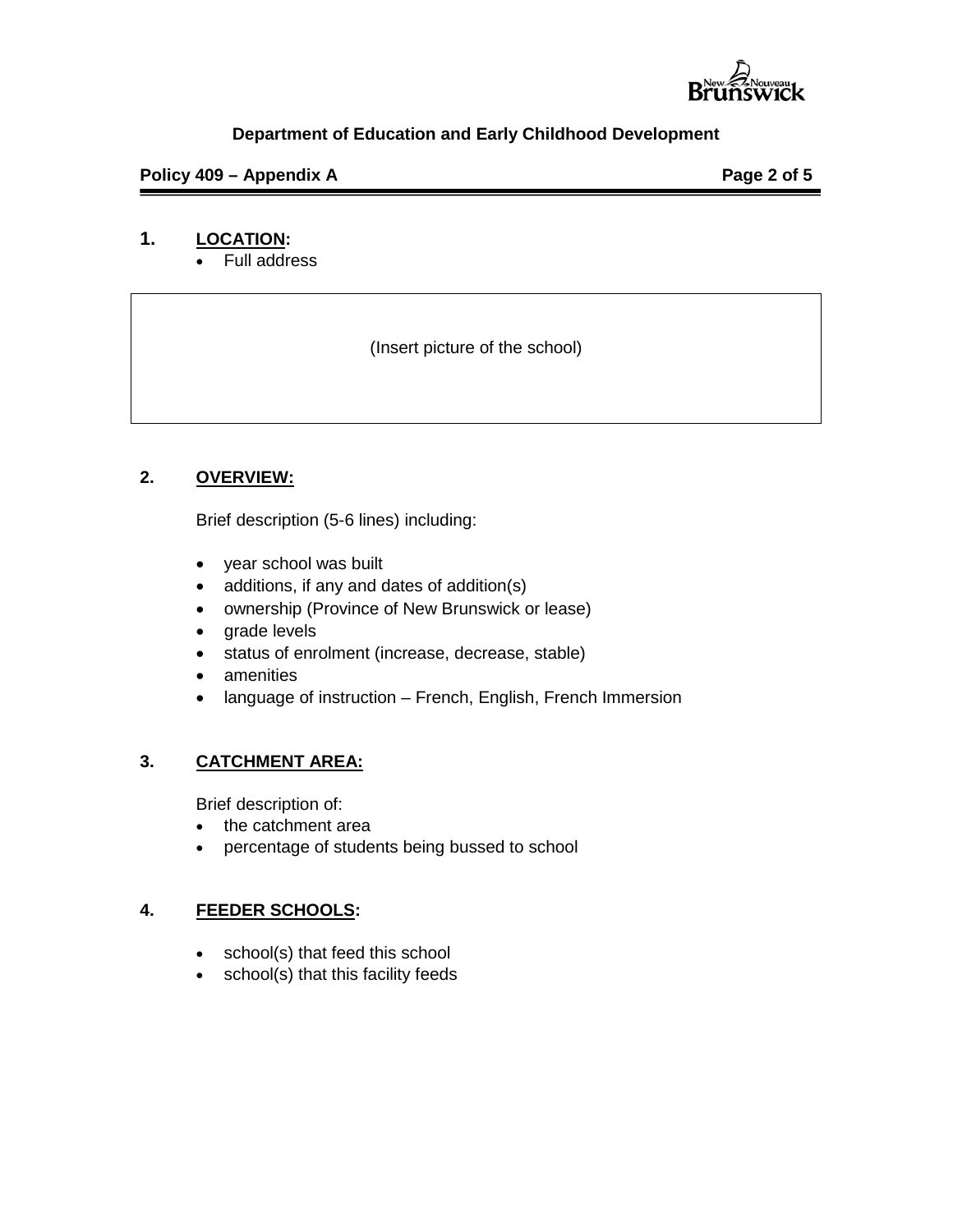

**Policy 409 – Appendix A Page 3 of 5**

### **5. STUDENT ENROLMENT:**

#### **Enrolment by class and grade level**

*Note: The data in this section is available in the [Summary Statistics,](http://www2.gnb.ca/content/gnb/en/departments/education/publications.html) document prepared by the Corporate Data Management and Analysis Branch of the Department. Please contact the Branch at 453-3090 should you require additional information.* 

**Number of Students this school was built to accommodate**: \_\_\_\_\_\_\_\_\_\_\_\_\_\_\_\_\_\_\_\_\_\_

#### **6. STAFFING:**

#### **Educational staff and support staff (FTEs)**

*Note: The data in this section is available in the [Summary Statistics,](http://www2.gnb.ca/content/gnb/en/departments/education/publications.html) document prepared by the Corporate Data Management and Analysis Branch of the Department of Education. Please contact the Branch at 453-3090 should you require additional information.* 

#### **7. OPERATIONAL COSTS:**

| <b>Cost to Operate the School</b>         |                               |  |  |
|-------------------------------------------|-------------------------------|--|--|
| <b>Description</b>                        | Cost<br>(YEAR <i>- YEAR</i> ) |  |  |
| School Administration (total salaries)    |                               |  |  |
| <b>Education Staff (total salaries)</b>   |                               |  |  |
| Custodians (total salaries)               |                               |  |  |
| Clerical (total salaries)                 |                               |  |  |
| Utilities (heat, lights, telephone, etc.) |                               |  |  |
| <b>Minor Repairs</b>                      |                               |  |  |
| <b>Furniture</b>                          |                               |  |  |
| <b>Supplies</b>                           |                               |  |  |
| List additional costs as required         |                               |  |  |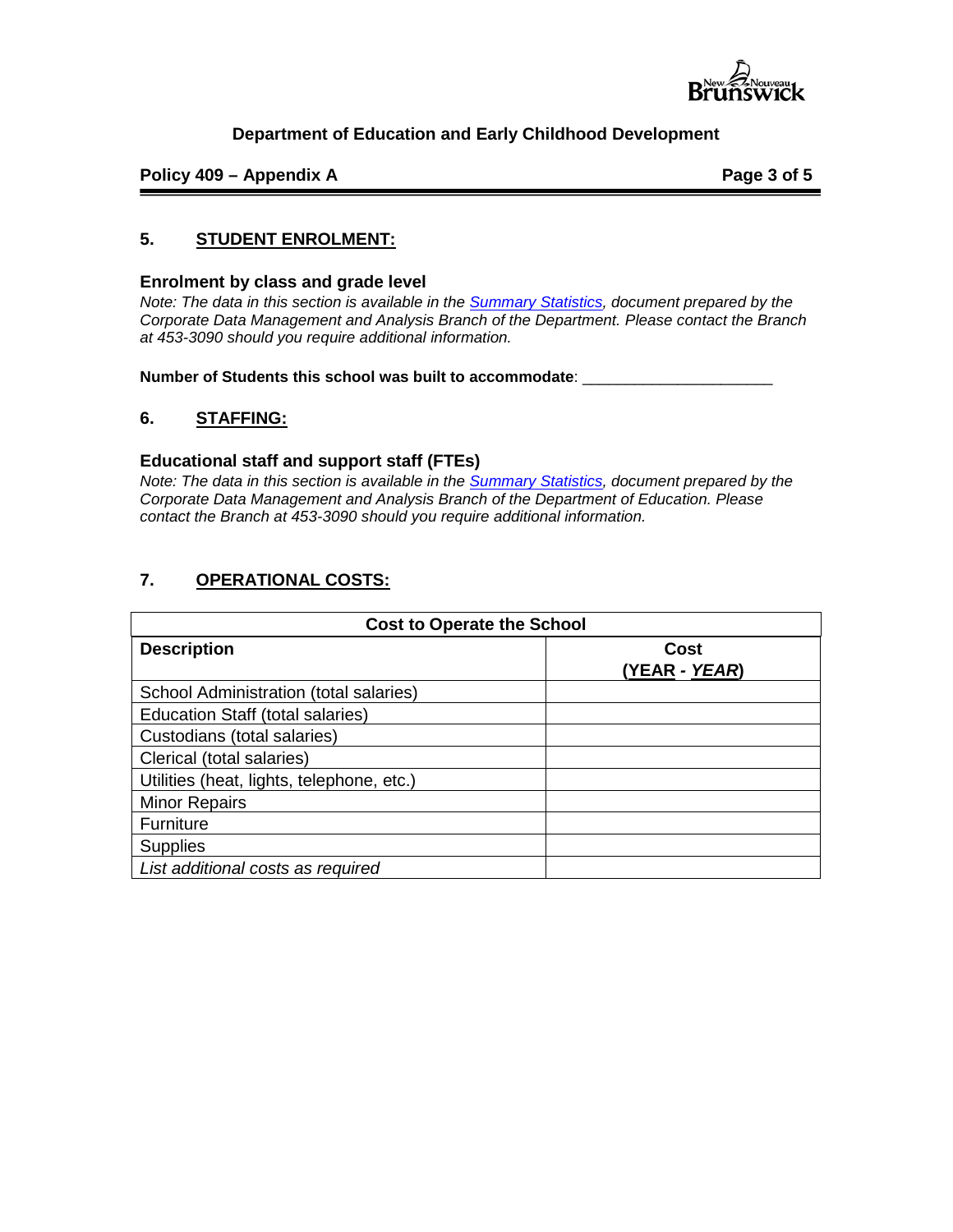

### **Policy 409 – Appendix A Page 4 of 5**

# **8. FACILITY AREA AND USAGE:** *Size and usage of all areas in the facility*

| <b>Description</b>                    | <b>Number</b> | <b>Total Area</b> | Usage* |
|---------------------------------------|---------------|-------------------|--------|
| <b>Classrooms</b>                     |               |                   |        |
| Art                                   |               |                   |        |
| <b>Music</b>                          |               |                   |        |
| <b>Technology and Industrial Arts</b> |               |                   |        |
| <b>Special Needs</b>                  |               |                   |        |
| Resource Centre (library)             |               |                   |        |
| Gymnasium                             |               |                   |        |
| Cafeteria                             |               |                   |        |
| Science Lab                           |               |                   |        |
| <b>School Administration</b>          |               |                   |        |
| <b>Student Services</b>               |               |                   |        |
| Storage                               |               |                   |        |
| Others (i.e. access centre;           |               |                   |        |
| daycare, community space,             |               |                   |        |
| etc.): Explain                        |               |                   |        |

**\*** Express as a percentage or, preferably, as a number of periods per week, i.e. 30 periods over 35 periods.

#### *NOTE: If requested by Department, a complete school utilization study may be undertaken to provide this data.*

# **9. FLOOR PLAN**

Provide a floor plan of the facility (can be a sketch or drawing showing the floor plan of the school)

### **10. CAPITAL IMPROVEMENT PROJECTS COMPLETED IN THE LAST 5 YEARS:** *Provide list of projects completed*

| <b>Description</b> | Year | <b>Cost</b> |
|--------------------|------|-------------|
|                    |      |             |
|                    |      |             |
|                    |      |             |
|                    |      |             |
|                    |      |             |